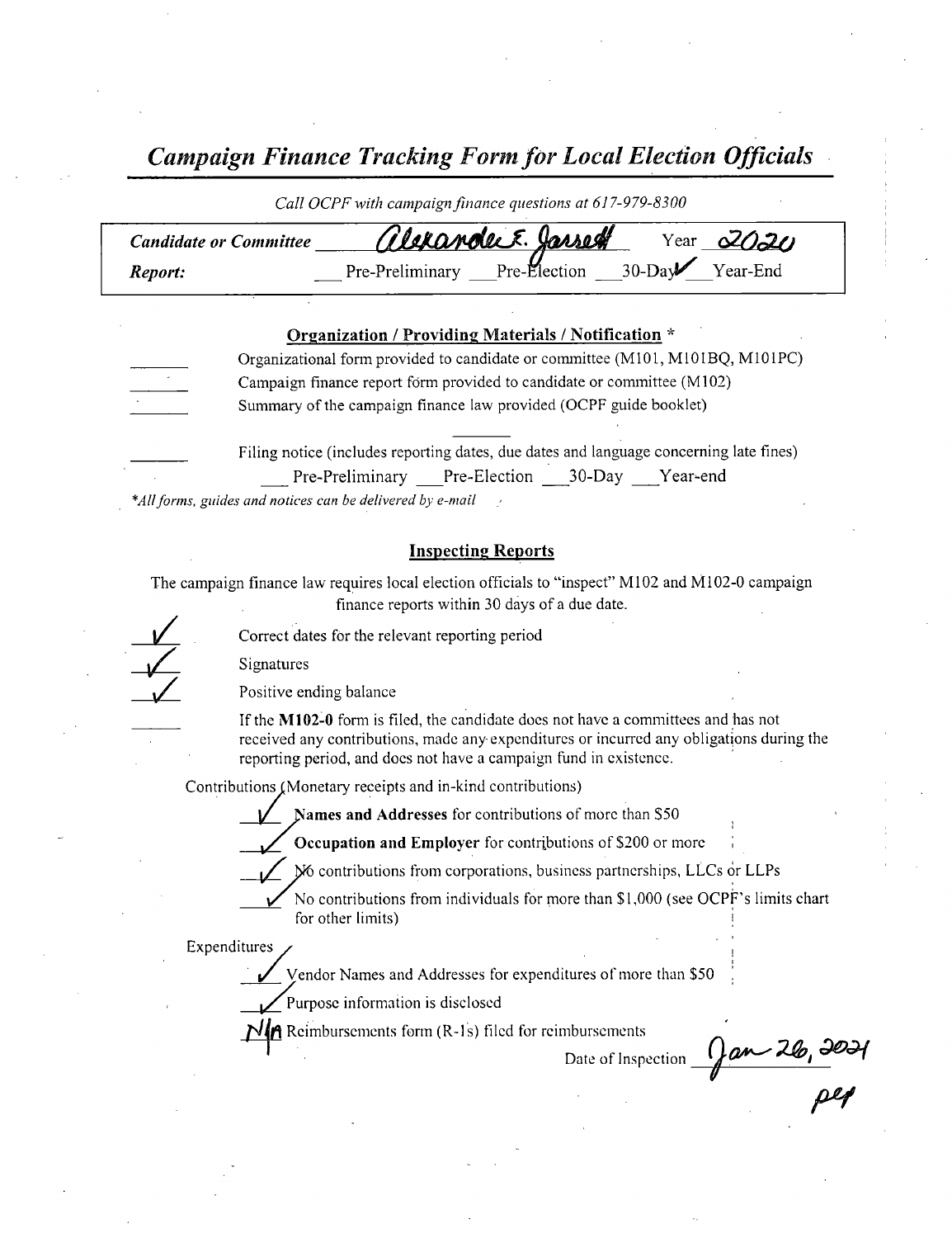| Commonwealth<br>of Massachusetts<br>Fill in Reporting Period dates:<br><b>Beginning Date:</b>                                                                                                                                                                                                                                                                                                                                                                                                                                                                                                                                                                                                                                                                                                                                                                                                                                                                                                                                                                                                                                                                                                                                                                                                                                                                                              | L G G I V<br>Form CPF M 102: Campaign Finance Report<br>JAN 20 2021<br><b>Municipal Form</b><br>$320$ pn<br><b>Office of Campaign and Political Finance</b><br><b>CITY CLERKS OFFICE</b><br>NORTHAMPTON, MA 01060<br>File with: City or Town Clerk or Election Commission<br><b>Ending Date:</b>                                                                                                                 |
|--------------------------------------------------------------------------------------------------------------------------------------------------------------------------------------------------------------------------------------------------------------------------------------------------------------------------------------------------------------------------------------------------------------------------------------------------------------------------------------------------------------------------------------------------------------------------------------------------------------------------------------------------------------------------------------------------------------------------------------------------------------------------------------------------------------------------------------------------------------------------------------------------------------------------------------------------------------------------------------------------------------------------------------------------------------------------------------------------------------------------------------------------------------------------------------------------------------------------------------------------------------------------------------------------------------------------------------------------------------------------------------------|------------------------------------------------------------------------------------------------------------------------------------------------------------------------------------------------------------------------------------------------------------------------------------------------------------------------------------------------------------------------------------------------------------------|
| 1/1/2020                                                                                                                                                                                                                                                                                                                                                                                                                                                                                                                                                                                                                                                                                                                                                                                                                                                                                                                                                                                                                                                                                                                                                                                                                                                                                                                                                                                   | 12/31/2020                                                                                                                                                                                                                                                                                                                                                                                                       |
| Type of Report: (Check one)                                                                                                                                                                                                                                                                                                                                                                                                                                                                                                                                                                                                                                                                                                                                                                                                                                                                                                                                                                                                                                                                                                                                                                                                                                                                                                                                                                | $\Box$ 30 day after election                                                                                                                                                                                                                                                                                                                                                                                     |
| 8th day preceding preliminary                                                                                                                                                                                                                                                                                                                                                                                                                                                                                                                                                                                                                                                                                                                                                                                                                                                                                                                                                                                                                                                                                                                                                                                                                                                                                                                                                              | $\boxed{\times}$ year-end report                                                                                                                                                                                                                                                                                                                                                                                 |
| 8th day preceding election                                                                                                                                                                                                                                                                                                                                                                                                                                                                                                                                                                                                                                                                                                                                                                                                                                                                                                                                                                                                                                                                                                                                                                                                                                                                                                                                                                 | dissolution                                                                                                                                                                                                                                                                                                                                                                                                      |
| Alexander E. Jarrett                                                                                                                                                                                                                                                                                                                                                                                                                                                                                                                                                                                                                                                                                                                                                                                                                                                                                                                                                                                                                                                                                                                                                                                                                                                                                                                                                                       | Committee to Elect Alex Jarrett                                                                                                                                                                                                                                                                                                                                                                                  |
| Candidate Full Name (if applicable)                                                                                                                                                                                                                                                                                                                                                                                                                                                                                                                                                                                                                                                                                                                                                                                                                                                                                                                                                                                                                                                                                                                                                                                                                                                                                                                                                        | Committee Name                                                                                                                                                                                                                                                                                                                                                                                                   |
| City Councilor, Ward 5, Northampton                                                                                                                                                                                                                                                                                                                                                                                                                                                                                                                                                                                                                                                                                                                                                                                                                                                                                                                                                                                                                                                                                                                                                                                                                                                                                                                                                        | <b>Brett Constantine</b>                                                                                                                                                                                                                                                                                                                                                                                         |
| Office Sought and District                                                                                                                                                                                                                                                                                                                                                                                                                                                                                                                                                                                                                                                                                                                                                                                                                                                                                                                                                                                                                                                                                                                                                                                                                                                                                                                                                                 | Name of Committee Treasurer                                                                                                                                                                                                                                                                                                                                                                                      |
| 8 High St, Florence, MA 01062                                                                                                                                                                                                                                                                                                                                                                                                                                                                                                                                                                                                                                                                                                                                                                                                                                                                                                                                                                                                                                                                                                                                                                                                                                                                                                                                                              | 52 Willow St, Florence, MA 01062                                                                                                                                                                                                                                                                                                                                                                                 |
| <b>Residential Address</b>                                                                                                                                                                                                                                                                                                                                                                                                                                                                                                                                                                                                                                                                                                                                                                                                                                                                                                                                                                                                                                                                                                                                                                                                                                                                                                                                                                 | <b>Committee Mailing Address</b>                                                                                                                                                                                                                                                                                                                                                                                 |
| E-mail:                                                                                                                                                                                                                                                                                                                                                                                                                                                                                                                                                                                                                                                                                                                                                                                                                                                                                                                                                                                                                                                                                                                                                                                                                                                                                                                                                                                    | E-mail:                                                                                                                                                                                                                                                                                                                                                                                                          |
| alex@alexjarrett.com                                                                                                                                                                                                                                                                                                                                                                                                                                                                                                                                                                                                                                                                                                                                                                                                                                                                                                                                                                                                                                                                                                                                                                                                                                                                                                                                                                       | brett.constantine@gmail.com                                                                                                                                                                                                                                                                                                                                                                                      |
| 413-320-4700                                                                                                                                                                                                                                                                                                                                                                                                                                                                                                                                                                                                                                                                                                                                                                                                                                                                                                                                                                                                                                                                                                                                                                                                                                                                                                                                                                               | 413-387-9678                                                                                                                                                                                                                                                                                                                                                                                                     |
| Phone # (optional):                                                                                                                                                                                                                                                                                                                                                                                                                                                                                                                                                                                                                                                                                                                                                                                                                                                                                                                                                                                                                                                                                                                                                                                                                                                                                                                                                                        | Phone # (optional):                                                                                                                                                                                                                                                                                                                                                                                              |
| <b>SUMMARY BALANCE INFORMATION:</b><br><b>Line 1:</b> Ending Balance from previous report<br>Line 2: Total receipts this period (page 3, line 11)<br><b>Line 3:</b> Subtotal (line 1 plus line 2)<br><b>Line 4:</b> Total expenditures this period (page 5, line 14)<br><b>Line 5:</b> Ending Balance (line 3 minus line 4)<br><b>Line 6:</b> Total in-kind contributions this period (page 6)<br><b>Line 7:</b> Total (all) outstanding liabilities (page 7)<br>Line 8: Name of bank(s) used: Florence Bank<br><b>Affidavit of Committee Treasurer:</b>                                                                                                                                                                                                                                                                                                                                                                                                                                                                                                                                                                                                                                                                                                                                                                                                                                   | 138.77<br>120.00<br>258.77<br>4.00<br>254.77<br>0.00<br>0.00                                                                                                                                                                                                                                                                                                                                                     |
| I certify that I have examined this report including attached schedules and it is, to the best of my knowledge and belief, a true and complete statement of all campaign finance<br>activity, including all contributions, loans, receipts, expenditures, disbursements, in-kind contributions and liabilities for this reporting period and represents the campaign<br>finance activity of all persons acting under the authority or on behalf of this committee in accordance with the requirements of M.G.L. c. 55.<br>Signed under the penalties of perjury:<br>FOR CANDIDATE FILINGS ONLY: Affidavit of Candidate: (check 1 box only)<br><b>Candidate with Committee</b><br>incurred any liabilities nor made any expenditures on my behalf during this reporting period that are not otherwise disclosed in this report.<br><b>Candidate without Committee</b><br>I certify that I have examined this report including attached schedules and it is, to the best of my knowledge and belief, a true and complete statement of all campaign<br>finance activity, including contributions, loans, receipts, expenditures, disbursements, in-kind contributions and liabilities for this reporting period and represents the<br>campaign finance activity of all persons acting under the authority or on behalf of this candidate in accordance with the requirements of M.G.L. c. 55. | Date: $18Jg421$<br>(Treasurer's signature)<br>I certify that I have examined this report including attached schedules and it is, to the best of my knowledge and belief, a true and complete statement of all campaign finance<br>activity, of all persons acting under the authority or on behalf of this committee in accordance with the requirements of M.G.L. c. 55. I have not received any contributions, |
| alexander Jarrett                                                                                                                                                                                                                                                                                                                                                                                                                                                                                                                                                                                                                                                                                                                                                                                                                                                                                                                                                                                                                                                                                                                                                                                                                                                                                                                                                                          | Date: $1/18/21$                                                                                                                                                                                                                                                                                                                                                                                                  |
| Signed under the penalties of perjury:                                                                                                                                                                                                                                                                                                                                                                                                                                                                                                                                                                                                                                                                                                                                                                                                                                                                                                                                                                                                                                                                                                                                                                                                                                                                                                                                                     | (Candidate's signature)                                                                                                                                                                                                                                                                                                                                                                                          |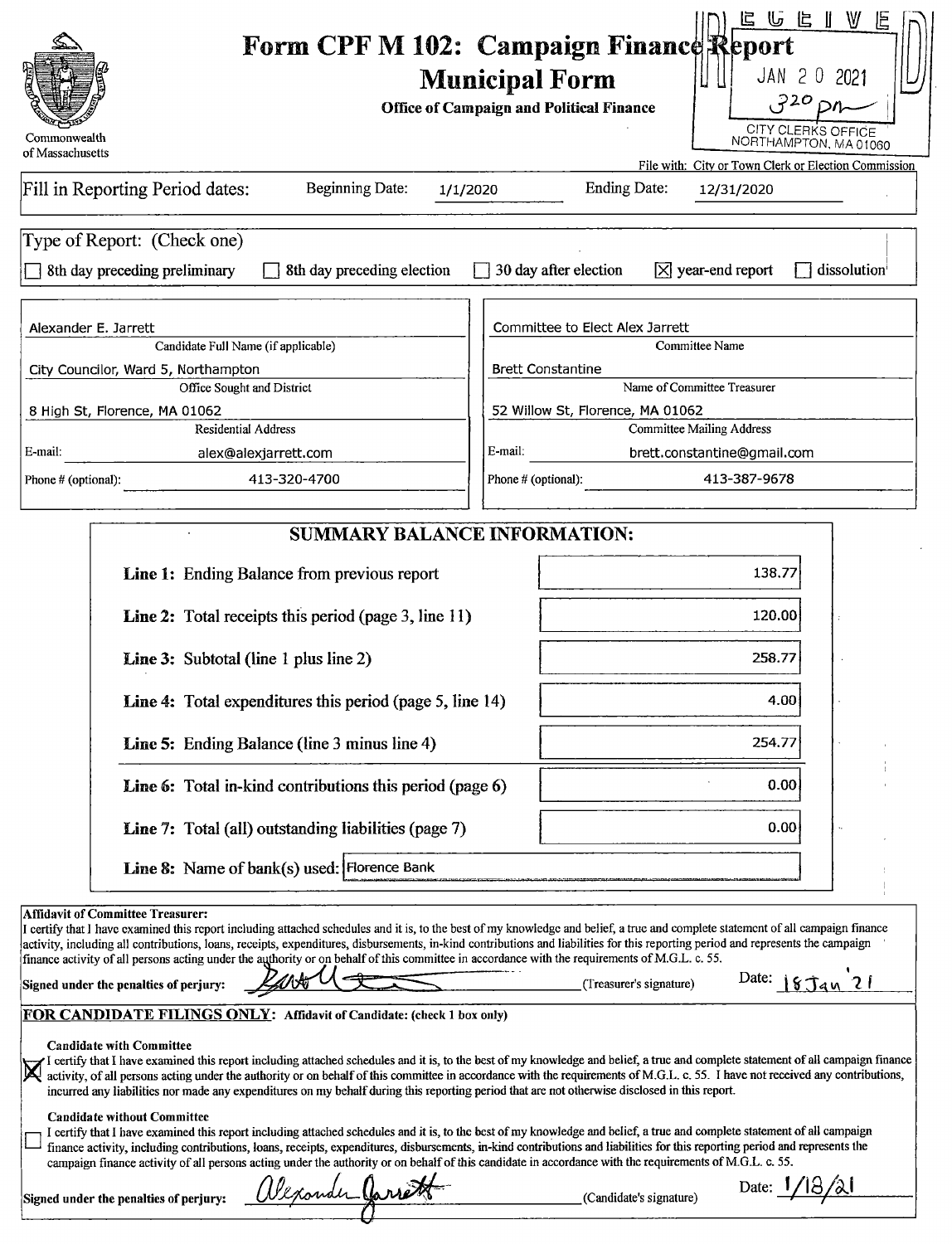### SCHEDULE A: RECEIPTS

M.G.L. c. 55 requires that the name and residential address be reported, in alphabetical order, for all receipts over \$50 in a calendar year. Committees must keep detailed accounts and records of all receipts, but need only itemize those receipts over \$50. In addition, the occupation and employer must be reported for all persons who contribute \$200 or more in a calendar year.

A" Schedule A: Receipts" attachment is available to complete, print and attach to this report, if additional pages are required to report all receipts. Please include your committee name and a page number on each page.)

| <b>Name and Residential Address</b>                        |                                                             | <b>Occupation &amp; Employer</b> |                                      |
|------------------------------------------------------------|-------------------------------------------------------------|----------------------------------|--------------------------------------|
| <b>Date Received</b>                                       | (alphabetical listing required)                             | <b>Amount</b>                    | (for contributions of \$200 or more) |
| 1/25/20                                                    | Nancy Luce<br>107A Old Amherst Rd, Belchertown, MA<br>01007 | 10.00                            | personal care assistant; D. Greaney  |
| 2/25/20                                                    | Nancy Luce<br>107A Old Amherst Rd, Belchertown, MA<br>01007 | 10.00                            | personal care assistant; D. Greaney  |
| 3/25/20                                                    | Nancy Luce<br>107A Old Amherst Rd, Belchertown, MA<br>01007 | 10.00                            | personal care assistant; D. Greaney  |
| 4/25/20                                                    | Nancy Luce<br>107A Old Amherst Rd, Belchertown, MA<br>01007 | 10.00                            | personal care assistant; D. Greaney  |
| 5/25/20                                                    | Nancy Luce<br>107A Old Amherst Rd, Belchertown, MA<br>01007 | 10.00                            | personal care assistant; D. Greaney  |
| 6/25/20                                                    | Nancy Luce<br>107A Old Amherst Rd, Belchertown, MA<br>01007 | 10.00                            | personal care assistant; D. Greaney  |
| 7/25/20                                                    | Nancy Luce<br>107A Old Amherst Rd, Belchertown, MA<br>01007 | 10.00                            | personal care assistant; D. Greaney  |
| 8/25/20                                                    | Nancy Luce<br>107A Old Amherst Rd, Belchertown, MA<br>01007 | 10.00                            | personal care assistant; D. Greaney  |
| 9/25/20                                                    | Nancy Luce<br>107A Old Amherst Rd, Belchertown, MA<br>01007 | 10.00                            | personal care assistant; D. Greaney  |
| 10/25/20                                                   | Nancy Luce<br>107A Old Amherst Rd, Belchertown, MA<br>01007 | 10.00                            | personal care assistant; D. Greaney  |
| 11/25/20                                                   | Nancy Luce<br>107A Old Amherst Rd, Belchertown, MA<br>01007 | 10.00                            | personal care assistant; D. Greaney  |
| 12/25/20                                                   | Nancy Luce<br>107A Old Amherst Rd, Belchertown, MA<br>01007 | 10.00                            | personal care assistant; D. Greaney  |
| Line 9: Total Receipts over \$50 (or listed above)         |                                                             | 120.00                           |                                      |
| Line 10: Total Receipts \$50 and under* (not listed above) |                                                             | 0.00                             |                                      |
| Line 11: TOTAL RECEIPTS IN THE PERIOD                      |                                                             | 120.00 ←                         | Enter on page 1, line 2              |

<sup>\*</sup> If you have itemized receipts of \$50 and under, include them in line 9. Line 10 should include only those receipts not itemized above.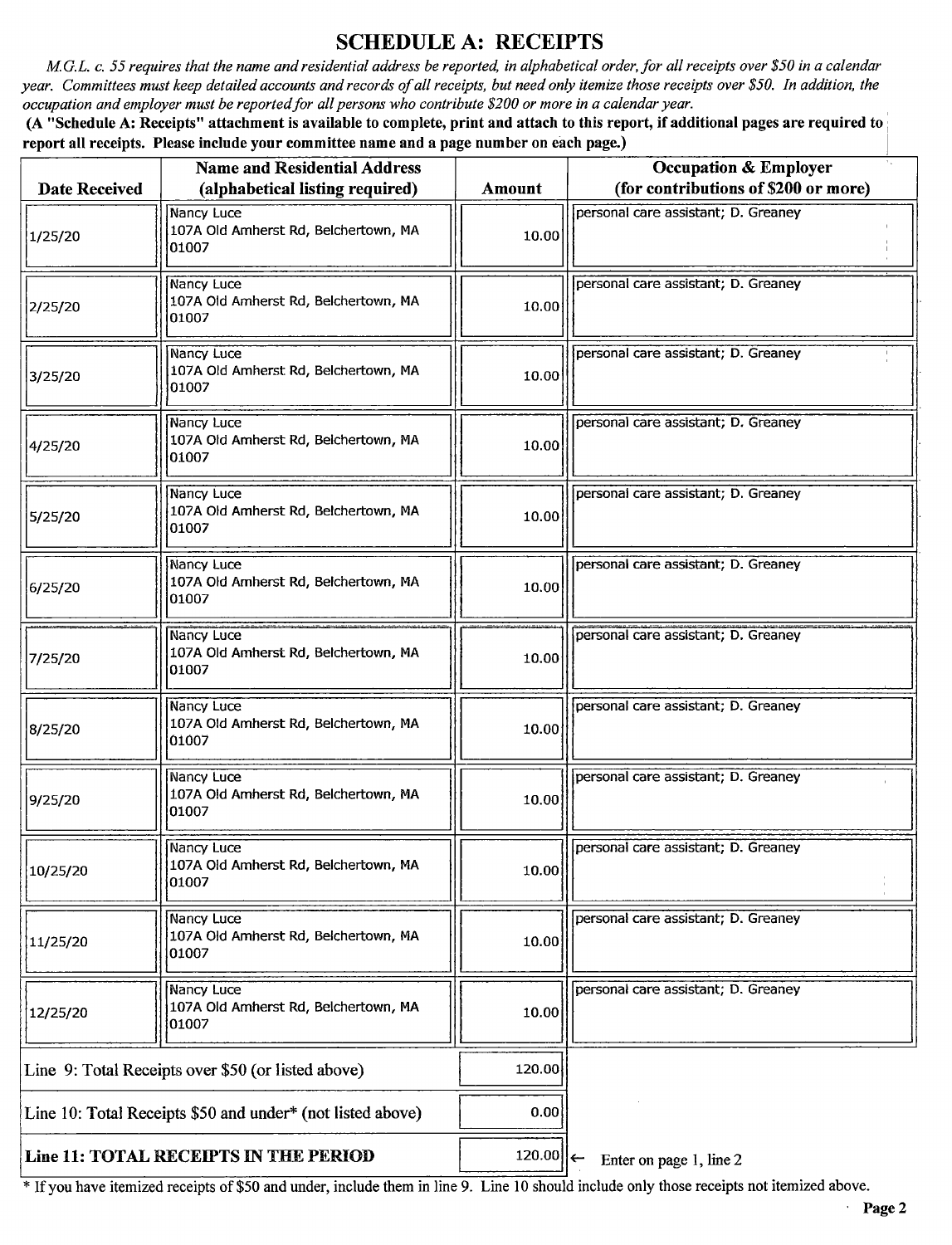# SCHEDULE A: RECEIPTS (continued)

| <b>Name and Residential Address</b>                        |                                 |        | <b>Occupation &amp; Employer</b>        |
|------------------------------------------------------------|---------------------------------|--------|-----------------------------------------|
| <b>Date Received</b>                                       | (alphabetical listing required) | Amount | (for contributions of \$200 or more)    |
|                                                            |                                 |        |                                         |
|                                                            |                                 |        |                                         |
|                                                            |                                 |        |                                         |
|                                                            |                                 |        |                                         |
|                                                            |                                 |        |                                         |
|                                                            |                                 |        |                                         |
|                                                            |                                 |        |                                         |
|                                                            |                                 |        |                                         |
|                                                            |                                 |        |                                         |
|                                                            |                                 |        |                                         |
|                                                            |                                 |        |                                         |
|                                                            |                                 |        |                                         |
|                                                            |                                 |        |                                         |
|                                                            |                                 |        |                                         |
|                                                            |                                 |        |                                         |
|                                                            |                                 |        |                                         |
|                                                            |                                 |        |                                         |
|                                                            |                                 |        |                                         |
|                                                            |                                 |        |                                         |
|                                                            |                                 |        |                                         |
|                                                            |                                 |        |                                         |
|                                                            |                                 |        |                                         |
|                                                            |                                 |        |                                         |
|                                                            |                                 |        |                                         |
|                                                            |                                 |        |                                         |
|                                                            |                                 |        |                                         |
|                                                            |                                 |        |                                         |
|                                                            |                                 |        |                                         |
|                                                            |                                 |        |                                         |
|                                                            |                                 |        |                                         |
|                                                            |                                 |        |                                         |
|                                                            |                                 |        |                                         |
|                                                            |                                 |        |                                         |
|                                                            |                                 |        |                                         |
|                                                            |                                 |        |                                         |
|                                                            |                                 |        |                                         |
|                                                            |                                 |        |                                         |
|                                                            |                                 |        |                                         |
|                                                            |                                 |        |                                         |
|                                                            |                                 |        |                                         |
| Line 9: Total Receipts over \$50 (or listed above)         |                                 |        |                                         |
| Line 10: Total Receipts \$50 and under* (not listed above) |                                 |        |                                         |
| Line 11: TOTAL RECEIPTS IN THE PERIOD                      |                                 |        | Enter on page 1, line 2<br>$\leftarrow$ |

If you have itemized receipts of\$ <sup>50</sup> and under, include them in line 9. Line <sup>10</sup> should include only those receipts not itemized above.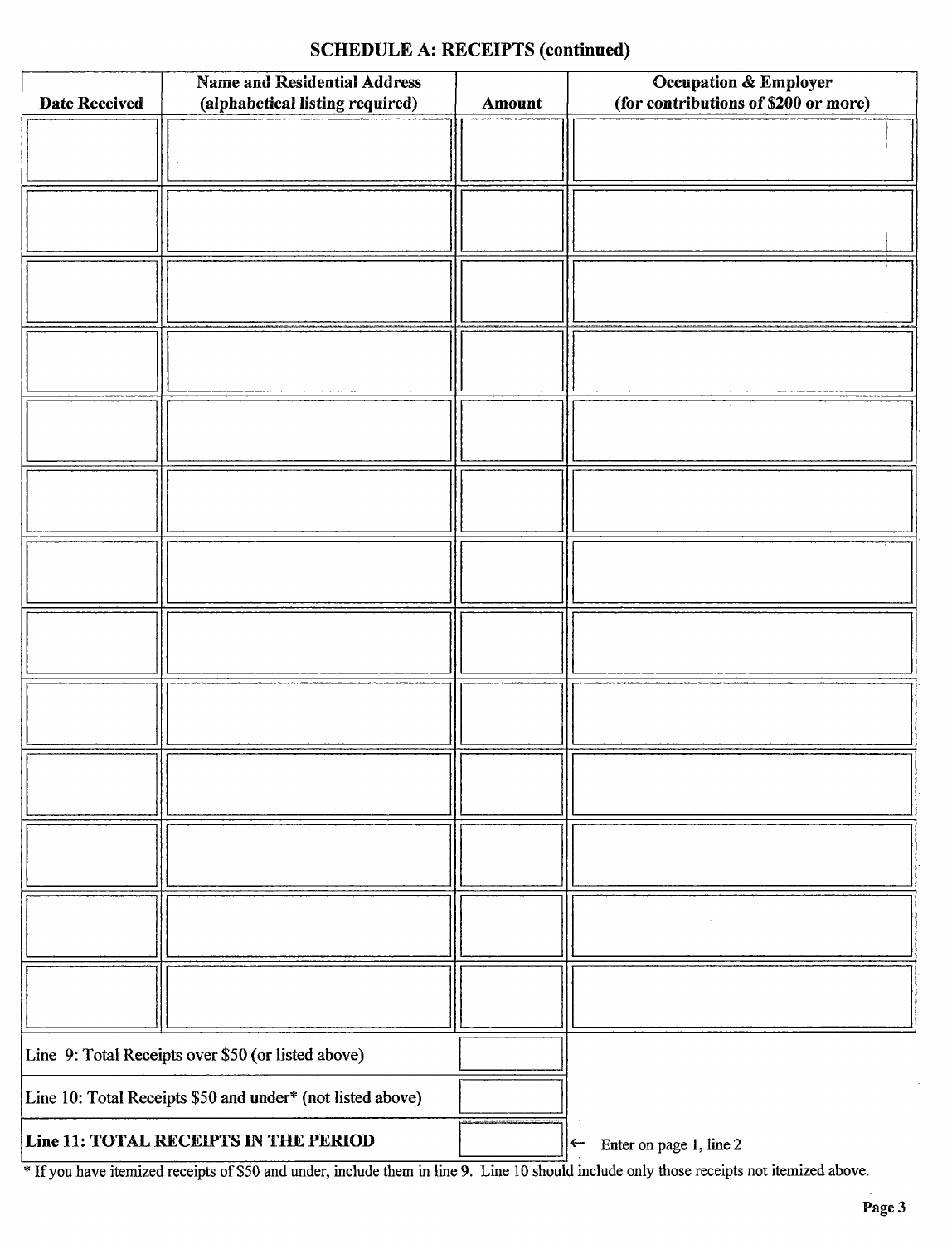### SCHEDULE B: EXPENDITURES

M.G.L. c. 55 requires committees to list, in alphabetical order, all expenditures over\$ 50 in <sup>a</sup> reporting period. Committees must keep detailed accounts and records of all expenditures, but need only itemize those over \$50. Expenditures \$50 and under may be added together, from committee records, and reported on line 13.

A " Schedule B: Expenditures" attachment is available to complete, print and attach to this report, if additional pages are required to report all expenditures. Please include your committee name and a page number on each page.)

| Date Paid                                                                       | To Whom Paid<br>(alphabetical listing) | <b>Address</b>                                                 | <b>Purpose of Expenditure</b> | Amount |
|---------------------------------------------------------------------------------|----------------------------------------|----------------------------------------------------------------|-------------------------------|--------|
|                                                                                 |                                        |                                                                |                               |        |
|                                                                                 |                                        |                                                                |                               |        |
|                                                                                 |                                        |                                                                |                               |        |
|                                                                                 |                                        |                                                                |                               |        |
|                                                                                 |                                        |                                                                |                               |        |
|                                                                                 |                                        |                                                                |                               |        |
|                                                                                 |                                        |                                                                |                               |        |
|                                                                                 |                                        |                                                                |                               |        |
|                                                                                 |                                        |                                                                |                               |        |
|                                                                                 |                                        |                                                                |                               |        |
|                                                                                 |                                        |                                                                |                               |        |
|                                                                                 |                                        |                                                                |                               |        |
|                                                                                 |                                        |                                                                |                               |        |
|                                                                                 |                                        |                                                                |                               |        |
|                                                                                 |                                        |                                                                |                               |        |
|                                                                                 |                                        |                                                                |                               |        |
|                                                                                 |                                        |                                                                |                               |        |
|                                                                                 |                                        |                                                                |                               |        |
|                                                                                 |                                        |                                                                |                               |        |
|                                                                                 |                                        |                                                                |                               |        |
|                                                                                 |                                        |                                                                |                               |        |
|                                                                                 |                                        |                                                                |                               |        |
|                                                                                 |                                        |                                                                |                               |        |
|                                                                                 |                                        |                                                                |                               |        |
|                                                                                 |                                        |                                                                |                               |        |
|                                                                                 |                                        |                                                                |                               |        |
|                                                                                 |                                        |                                                                |                               |        |
|                                                                                 |                                        | Line 12: Total Expenditures over \$50 (or listed above)        |                               |        |
|                                                                                 |                                        | Line 13: Total Expenditures \$50 and under* (not listed above) |                               | 4.00   |
| Enter on page 1, line $4 \rightarrow$ Line 14: TOTAL EXPENDITURES IN THE PERIOD |                                        |                                                                |                               | 4.00   |

Ifyou have itemized expenditures of\$50 and under, include them in line 12. Line <sup>13</sup> should include only those expenditures not itemized above. **Page 4** and the set of the set of the set of the set of the set of the set of the set of the set of the set of the set of the set of the set of the set of the set of the set of the set of the set of the set of the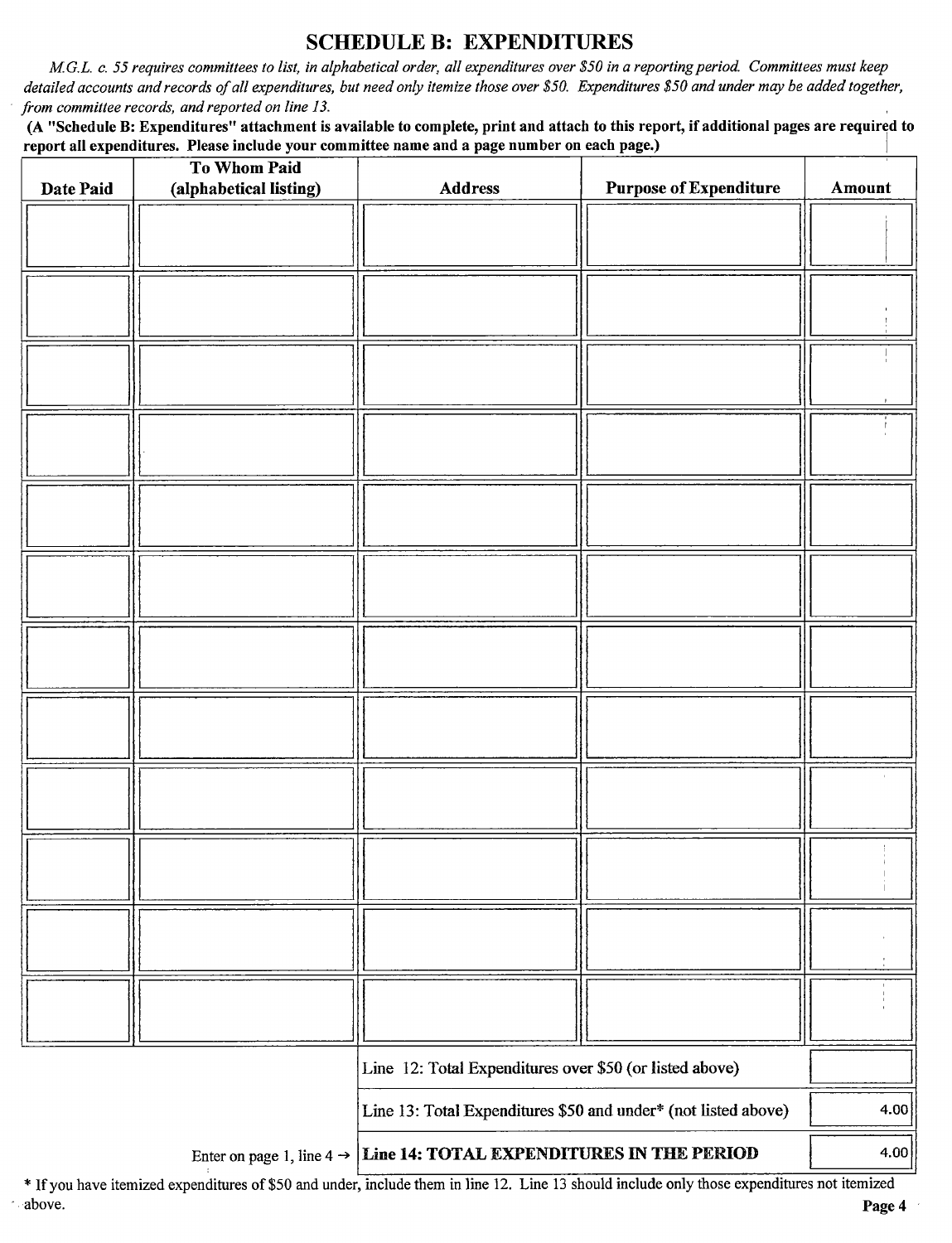### SCHEDULE B: EXPENDITURES (continued)

|                                                                                 | To Whom Paid           |                                                          |                               |        |
|---------------------------------------------------------------------------------|------------------------|----------------------------------------------------------|-------------------------------|--------|
| Date Paid                                                                       | (alphabetical listing) | <b>Address</b>                                           | <b>Purpose of Expenditure</b> | Amount |
|                                                                                 |                        |                                                          |                               |        |
|                                                                                 |                        |                                                          |                               |        |
|                                                                                 |                        |                                                          |                               |        |
|                                                                                 |                        |                                                          |                               |        |
|                                                                                 |                        |                                                          |                               |        |
|                                                                                 |                        |                                                          |                               |        |
|                                                                                 |                        |                                                          |                               |        |
|                                                                                 |                        |                                                          |                               |        |
|                                                                                 |                        |                                                          |                               |        |
|                                                                                 |                        |                                                          |                               |        |
|                                                                                 |                        |                                                          |                               |        |
|                                                                                 |                        |                                                          |                               |        |
|                                                                                 |                        |                                                          |                               |        |
|                                                                                 |                        |                                                          |                               |        |
|                                                                                 |                        |                                                          |                               |        |
|                                                                                 |                        |                                                          |                               |        |
|                                                                                 |                        |                                                          |                               |        |
|                                                                                 |                        |                                                          |                               |        |
|                                                                                 |                        |                                                          |                               |        |
|                                                                                 |                        |                                                          |                               |        |
|                                                                                 |                        |                                                          |                               |        |
|                                                                                 |                        |                                                          |                               |        |
|                                                                                 |                        |                                                          |                               |        |
|                                                                                 |                        |                                                          |                               |        |
|                                                                                 |                        |                                                          |                               |        |
|                                                                                 |                        |                                                          |                               |        |
|                                                                                 |                        |                                                          |                               |        |
|                                                                                 |                        |                                                          |                               |        |
|                                                                                 |                        |                                                          |                               |        |
|                                                                                 |                        |                                                          |                               |        |
|                                                                                 |                        |                                                          |                               |        |
|                                                                                 |                        |                                                          |                               |        |
|                                                                                 |                        |                                                          |                               |        |
|                                                                                 |                        |                                                          |                               |        |
|                                                                                 |                        |                                                          |                               |        |
|                                                                                 |                        |                                                          |                               |        |
|                                                                                 |                        |                                                          |                               |        |
|                                                                                 |                        |                                                          |                               |        |
| Line 12: Expenditures over \$50 (or listed above)                               |                        |                                                          |                               |        |
|                                                                                 |                        | Line 13: Expenditures \$50 and under* (not listed above) |                               |        |
| Enter on page 1, line $4 \rightarrow$ Line 14: TOTAL EXPENDITURES IN THE PERIOD |                        |                                                          |                               |        |

If you have itemized expenditures of\$50 and under, include them in line 12. Line <sup>13</sup> should include only those expenditures not itemized above.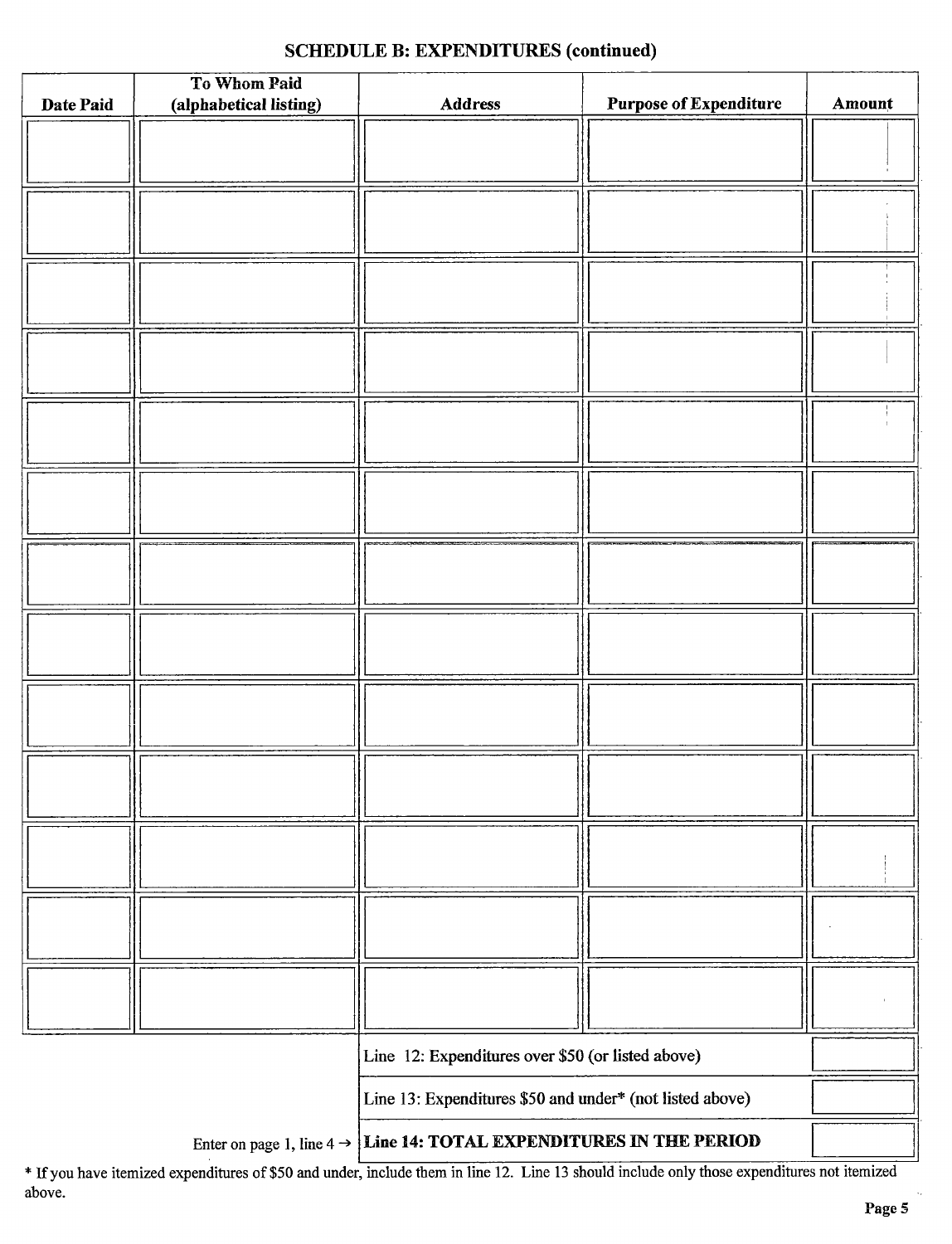# SCHEDULE C: " IN-KIND" CONTRIBUTIONS

Please itemize contributors who have made in-kind contributions of more than \$50. In-kind contributions \$50 and under may be added together from the committee's records and included in line 16 on page 1.

| <b>Date Received</b> | From Whom Received* | <b>Residential Address</b>                                                 | <b>Description of Contribution</b> | <b>Value</b> |
|----------------------|---------------------|----------------------------------------------------------------------------|------------------------------------|--------------|
|                      |                     |                                                                            |                                    |              |
|                      |                     |                                                                            |                                    |              |
|                      |                     |                                                                            |                                    |              |
|                      |                     |                                                                            |                                    |              |
|                      |                     |                                                                            |                                    |              |
|                      |                     |                                                                            |                                    |              |
|                      |                     |                                                                            |                                    |              |
|                      |                     |                                                                            |                                    |              |
|                      |                     |                                                                            |                                    |              |
|                      |                     |                                                                            |                                    |              |
|                      |                     |                                                                            |                                    |              |
|                      |                     |                                                                            |                                    |              |
|                      |                     |                                                                            |                                    |              |
|                      |                     |                                                                            |                                    |              |
|                      |                     |                                                                            |                                    |              |
|                      |                     |                                                                            |                                    |              |
|                      |                     |                                                                            |                                    |              |
|                      |                     |                                                                            |                                    |              |
|                      |                     |                                                                            |                                    |              |
|                      |                     |                                                                            |                                    |              |
|                      |                     |                                                                            |                                    |              |
|                      |                     |                                                                            |                                    |              |
|                      |                     | Line 15: In-Kind Contributions over \$50 (or listed above)                 |                                    | 0.00         |
|                      |                     | Line 16: In-Kind Contributions \$50 & under (not listed above)             |                                    | 0.00         |
|                      |                     | Enter on page 1, line $6 \rightarrow$ Line 17: TOTAL IN-KIND CONTRIBUTIONS |                                    | 0.00         |

\* If an in-kind contribution is received from a person who contributes more than \$50 in a calendar year, you must report the name and address of the contributor; in addition, if the contribution is \$200 or more, you must also report the contributor's occupation and employer. Page 6